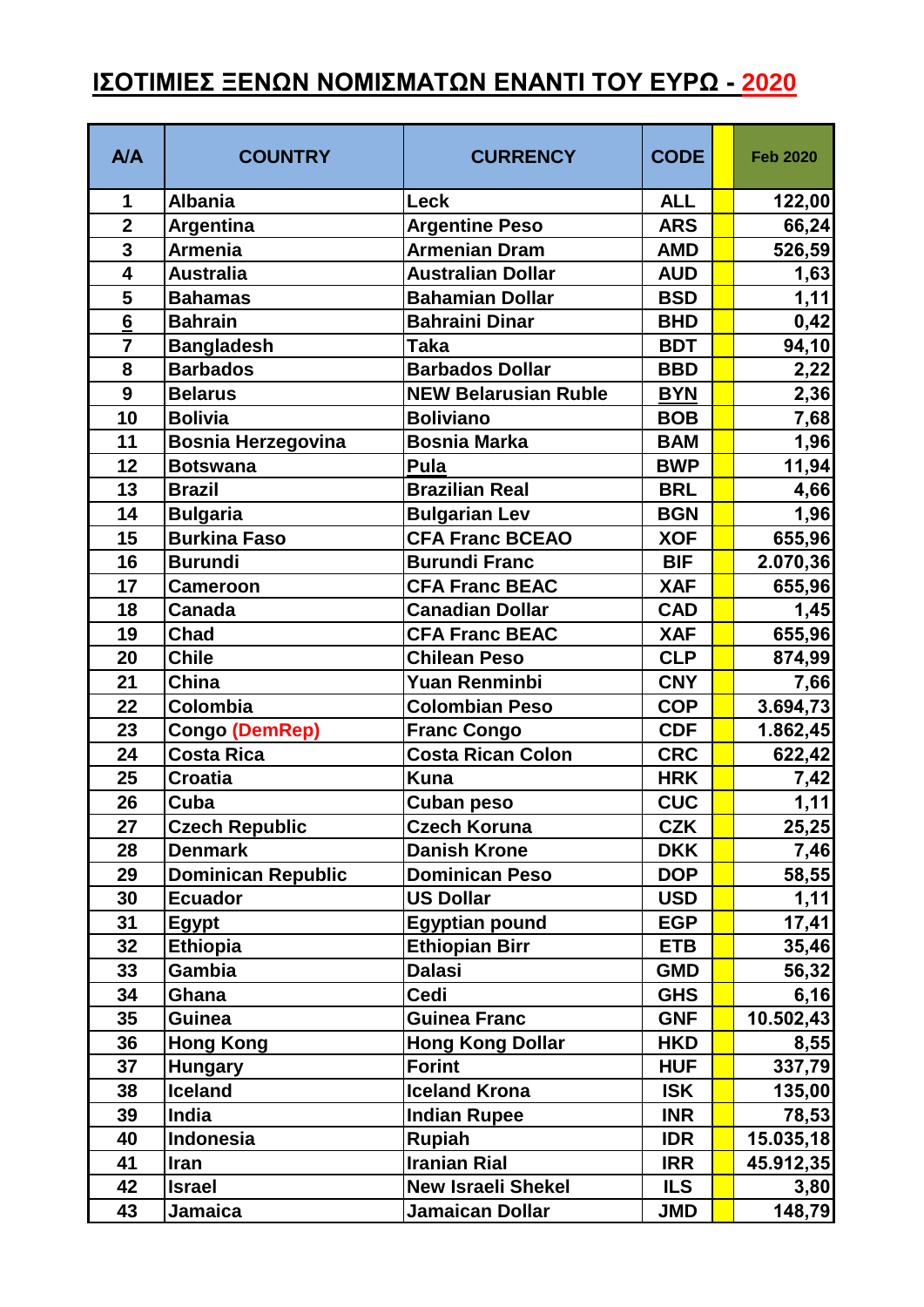| <b>A/A</b> | <b>COUNTRY</b>      | <b>CURRENCY</b>           | <b>CODE</b> | <b>Feb 2020</b> |
|------------|---------------------|---------------------------|-------------|-----------------|
| 44         | Japan               | <b>Japanese Yen</b>       | <b>JPY</b>  | 119,96          |
| 45         | Jordan              | Jordanian Dinar           | <b>JOD</b>  | 0,78            |
| 46         | <b>Kazakhstan</b>   | <b>Tenge</b>              | <b>KZT</b>  | 416,56          |
| 47         | Kenya               | <b>Kenyan Shilling</b>    | <b>KES</b>  | 110,88          |
| 48         | <b>Kuwait</b>       | <b>Kuwaiti Dinar</b>      | <b>KWD</b>  | 0,33            |
| 49         | Lebanon             | <b>Lebanese Pound</b>     | <b>LBP</b>  | 1.679,99        |
| 50         | Libya               | <b>Libyan Dinar</b>       | <b>LYD</b>  | 1,54            |
| 51         | Madagascar          | <b>Malagasy Ariary</b>    | <b>MGA</b>  | 4.041,10        |
| 52         | <b>Malawi</b>       | <b>Kwacha</b>             | <b>MWK</b>  | 815,69          |
| 53         | <b>Malaysia</b>     | <b>Malaysian Ringgit</b>  | <b>MYR</b>  | 4,50            |
| 54         | <b>Maldive Is.</b>  | Rufiyaa                   | <b>MVR</b>  | 17,11           |
| 55         | <b>Mauritania</b>   | Ouguiya                   | <b>MRU</b>  | 41,27           |
| 56         | <b>Mauritius</b>    | <b>Maur Rupee</b>         | <b>MUR</b>  | 40,37           |
| 57         | <b>Mexico</b>       | <b>Mexican Peso</b>       | <b>MXN</b>  | 20,64           |
| 58         | <b>Moldova</b>      | <b>Moldovan Leu</b>       | <b>MDL</b>  | 19,33           |
| 59         | <b>Mongolia</b>     | <b>Tugrik</b>             | <b>MNT</b>  | 3.025,76        |
| 60         | <b>Morocco</b>      | <b>Moroccan Dirham</b>    | <b>MAD</b>  | 10,70           |
| 61         | <b>Mozambique</b>   | <b>Meticai</b>            | <b>MZN</b>  | 69,61           |
| 62         | <b>Namibia</b>      | <b>Namibian Dollar</b>    | <b>NAD</b>  | 16,16           |
| 63         | <b>Nepal</b>        | <b>Nepalese Rupee</b>     | <b>NPR</b>  | 126,52          |
| 64         | <b>New Zealand</b>  | <b>New Zealand Dollar</b> | <b>NZD</b>  | 1,69            |
| 65         | Nicaragua           | <b>Cordoba Oro</b>        | <b>NIO</b>  | 37,74           |
| 66         | <b>Niger Rep</b>    | <b>CFA Franc BCEAO</b>    | <b>XOF</b>  | 655,96          |
| 67         | Nigeria             | <b>Naira</b>              | <b>NGN</b>  | 399,90          |
| 68         | Norway              | Norwegian Krone           | <b>NOK</b>  | 10,11           |
| 69         | Oman                | <b>Rial Omani</b>         | <b>OMR</b>  | 0,42            |
| 70         | <b>Pakistan</b>     | Pakistan Rupee            | <b>PKR</b>  | 170,20          |
| 71         | Panama              | <b>Balboa</b>             | <b>PAB</b>  | 1,11            |
| 72         | Peru                | <b>Nuevo Sol</b>          | <b>PEN</b>  | 3,68            |
| 73         | <b>Philippines</b>  | <b>Philippine Peso</b>    | <b>PHP</b>  | 56,16           |
| 74         | <b>Poland</b>       | <b>Zloty</b>              | <b>PLN</b>  | 4,27            |
| 75         | Qatar               | <b>Qatari Riyal</b>       | QAR         | 4,05            |
| 76         | Romania             | <b>New Leu</b>            | <b>RON</b>  | 4,81            |
| 77         | <b>Russia</b>       | <b>Russian Ruble</b>      | <b>RUB</b>  | 69,49           |
| 78         | Rwanda              | <b>Rwanda Franc</b>       | <b>RWF</b>  | 1.052, 17       |
| 79         | Saudi Arabia        | <b>Saudi Riyal</b>        | <b>SAR</b>  | 4,17            |
| 80         | <b>Senegal</b>      | <b>CFA Franc BCEAO</b>    | <b>XOF</b>  | 655,96          |
| 81         | <b>Serbia</b>       | <b>Dinar</b>              | <b>RSD</b>  | 117,93          |
| 82         | <b>Seychelles</b>   | <b>Seychelles Rupee</b>   | <b>SCR</b>  | 15,03           |
| 83         | <b>Sierra Leone</b> | Leone                     | <b>SLL</b>  | 10.791,06       |
| 84         | <b>Singapore</b>    | <b>Singapore Dollar</b>   | <b>SGD</b>  | 1,51            |
| 85         | <b>South Africa</b> | Rand                      | <b>ZAR</b>  | 16, 15          |
| 86         | <b>South Korea</b>  | Won                       | <b>KRW</b>  | 1.297,49        |
| 87         | Sri Lanka           | Sri Lanka Rupee           | <b>LKR</b>  | 199,99          |
| 88         | <b>Sudan Rep</b>    | <b>Sudanise Pound</b>     | <b>SDG</b>  | 49,88           |
| 89         | <b>Swaziland</b>    | Lilangeni                 | <b>SZL</b>  | 16,16           |